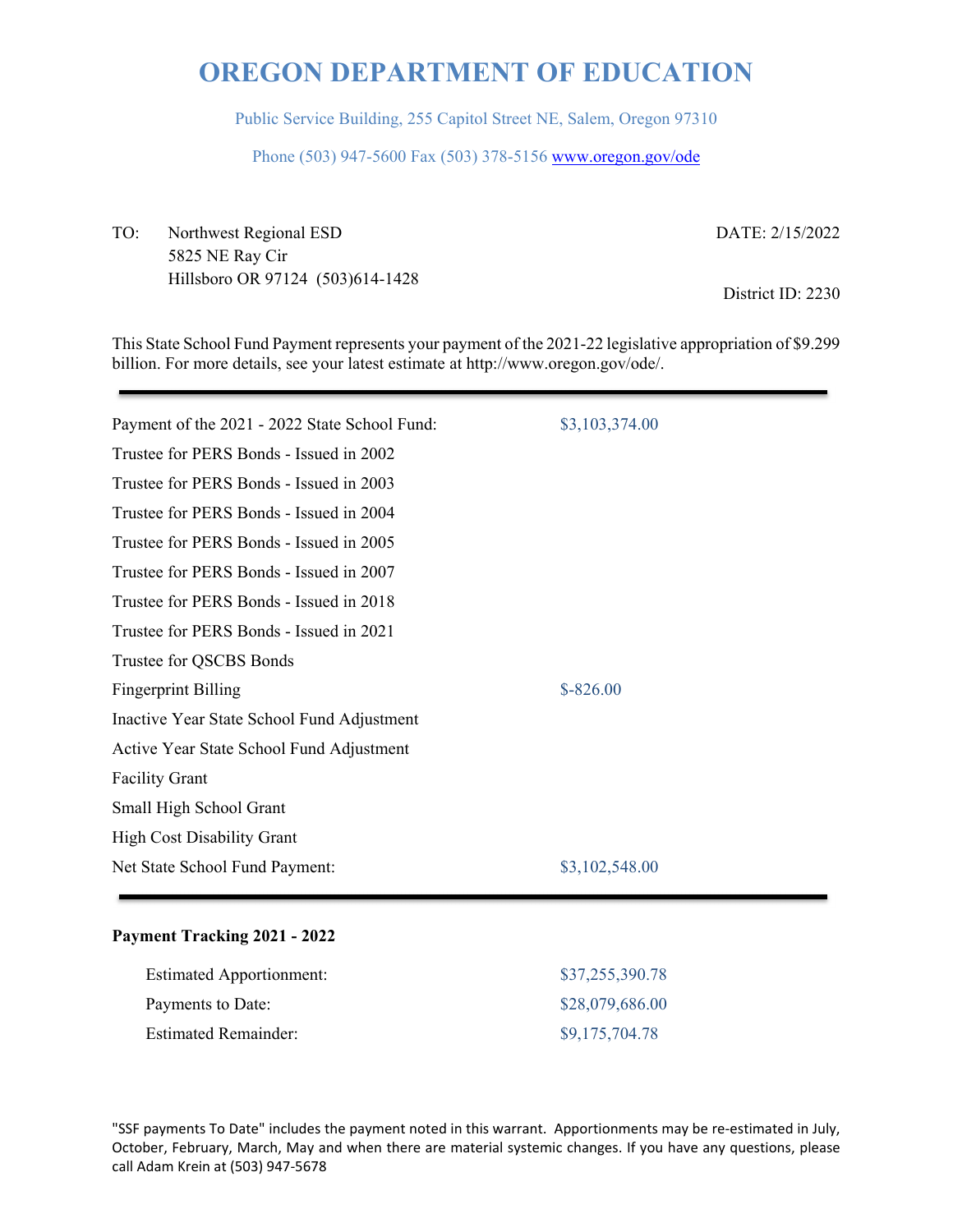Public Service Building, 255 Capitol Street NE, Salem, Oregon 97310

Phone (503) 947-5600 Fax (503) 378-5156 www.oregon.gov/ode

TO: Multnomah ESD DATE: 2/15/2022 PO Box 301039 Portland OR 97294 (503)255-1841 District ID: 2148

This State School Fund Payment represents your payment of the 2021-22 legislative appropriation of \$9.299 billion. For more details, see your latest estimate at http://www.oregon.gov/ode/.

| Payment of the 2021 - 2022 State School Fund: | \$757,968.00  |
|-----------------------------------------------|---------------|
| Trustee for PERS Bonds - Issued in 2002       |               |
| Trustee for PERS Bonds - Issued in 2003       |               |
| Trustee for PERS Bonds - Issued in 2004       | \$-324,287.57 |
| Trustee for PERS Bonds - Issued in 2005       |               |
| Trustee for PERS Bonds - Issued in 2007       |               |
| Trustee for PERS Bonds - Issued in 2018       |               |
| Trustee for PERS Bonds - Issued in 2021       |               |
| Trustee for QSCBS Bonds                       |               |
| <b>Fingerprint Billing</b>                    | $$-236.00$    |
| Inactive Year State School Fund Adjustment    |               |
| Active Year State School Fund Adjustment      |               |
| <b>Facility Grant</b>                         |               |
| Small High School Grant                       |               |
| <b>High Cost Disability Grant</b>             |               |
| Net State School Fund Payment:                | \$433,444.43  |
|                                               |               |

### **Payment Tracking 2021 - 2022**

| <b>Estimated Apportionment:</b> | \$9,099,254.32 |
|---------------------------------|----------------|
| Payments to Date:               | \$6,785,734.00 |
| <b>Estimated Remainder:</b>     | \$2,313,520.32 |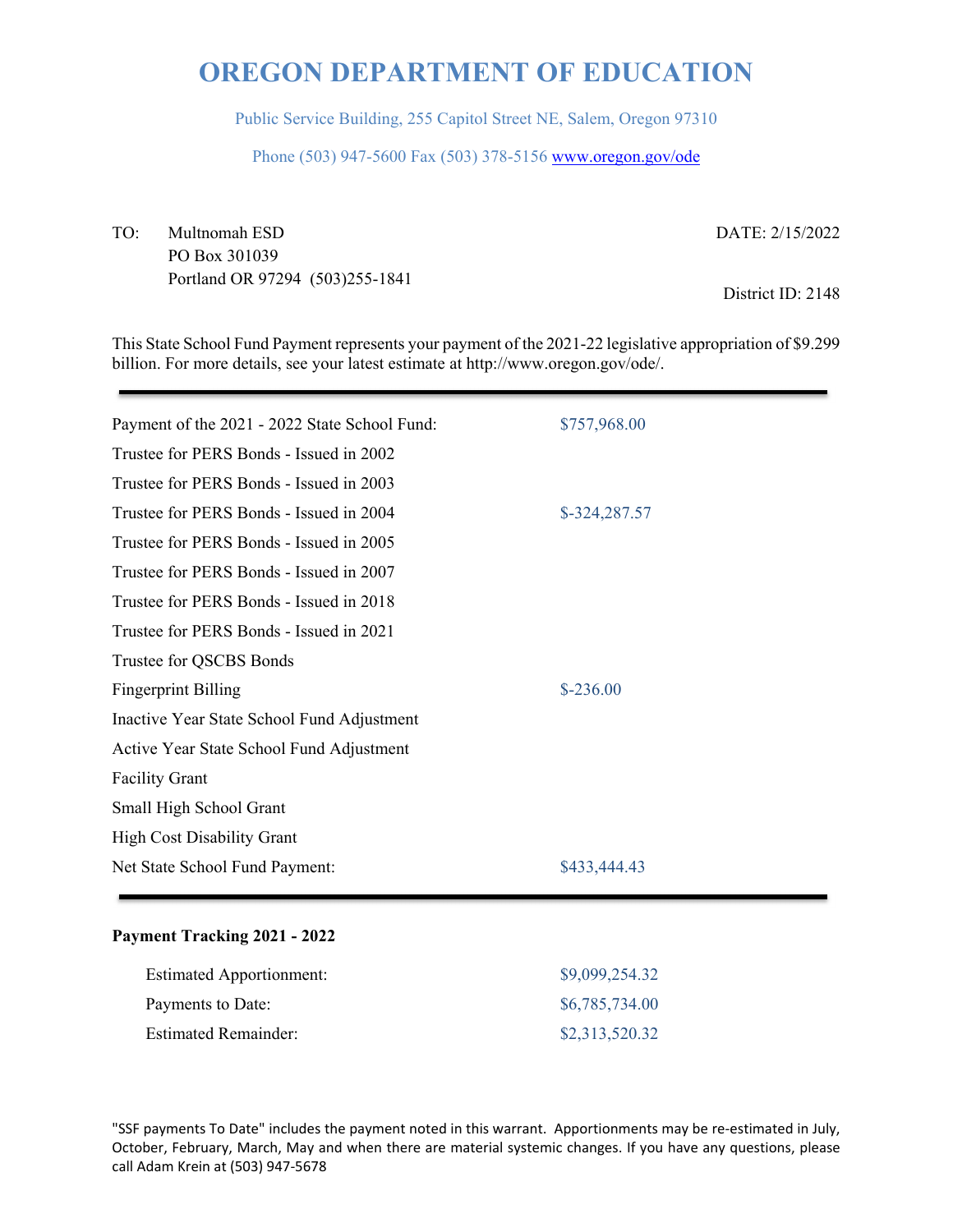Public Service Building, 255 Capitol Street NE, Salem, Oregon 97310

Phone (503) 947-5600 Fax (503) 378-5156 www.oregon.gov/ode

TO: Willamette ESD DATE: 2/15/2022 2611 Pringle Rd SE Salem OR 97302 (503)588-5330<br>
District ID: 2117

This State School Fund Payment represents your payment of the 2021-22 legislative appropriation of \$9.299 billion. For more details, see your latest estimate at http://www.oregon.gov/ode/.

| Payment of the 2021 - 2022 State School Fund: | \$2,410,448.00 |
|-----------------------------------------------|----------------|
| Trustee for PERS Bonds - Issued in 2002       |                |
| Trustee for PERS Bonds - Issued in 2003       | $$-197,665.02$ |
| Trustee for PERS Bonds - Issued in 2004       |                |
| Trustee for PERS Bonds - Issued in 2005       | \$-32,860.81   |
| Trustee for PERS Bonds - Issued in 2007       |                |
| Trustee for PERS Bonds - Issued in 2018       |                |
| Trustee for PERS Bonds - Issued in 2021       |                |
| Trustee for QSCBS Bonds                       |                |
| <b>Fingerprint Billing</b>                    | $$-1,121.00$   |
| Inactive Year State School Fund Adjustment    |                |
| Active Year State School Fund Adjustment      |                |
| <b>Facility Grant</b>                         |                |
| Small High School Grant                       |                |
| <b>High Cost Disability Grant</b>             |                |
| Net State School Fund Payment:                | \$2,178,801.17 |
|                                               |                |

### **Payment Tracking 2021 - 2022**

| <b>Estimated Apportionment:</b> | \$28,936,952.51 |
|---------------------------------|-----------------|
| Payments to Date:               | \$21,632,280.00 |
| <b>Estimated Remainder:</b>     | \$7,304,672.51  |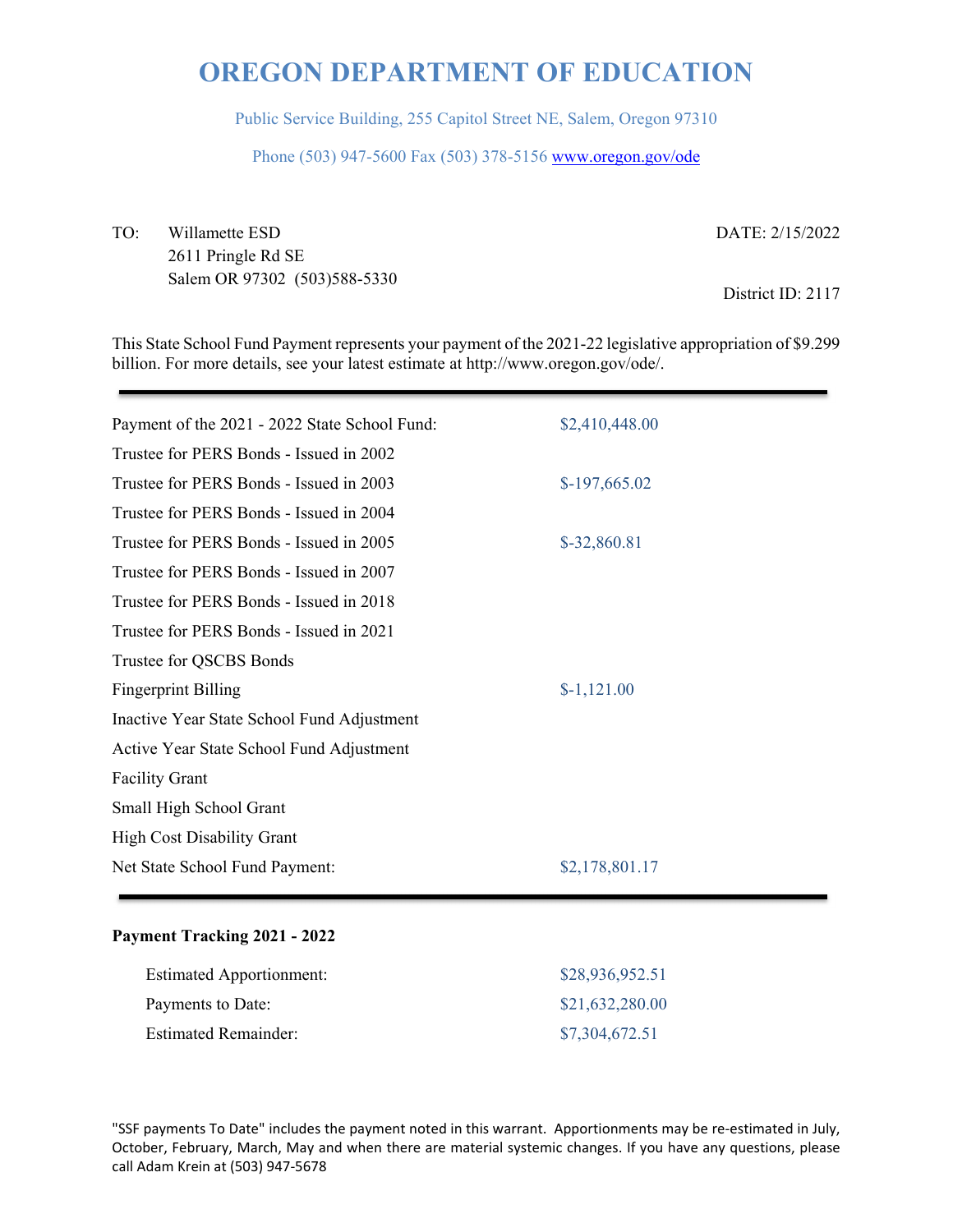Public Service Building, 255 Capitol Street NE, Salem, Oregon 97310

Phone (503) 947-5600 Fax (503) 378-5156 www.oregon.gov/ode

TO: Linn Benton Lincoln ESD DATE: 2/15/2022 905 4th Ave SE Albany OR 97321 (541)812-2600<br>
District ID: 2098

This State School Fund Payment represents your payment of the 2021-22 legislative appropriation of \$9.299 billion. For more details, see your latest estimate at http://www.oregon.gov/ode/.

| Payment of the 2021 - 2022 State School Fund: | \$913,894.00 |
|-----------------------------------------------|--------------|
| Trustee for PERS Bonds - Issued in 2002       |              |
| Trustee for PERS Bonds - Issued in 2003       |              |
| Trustee for PERS Bonds - Issued in 2004       |              |
| Trustee for PERS Bonds - Issued in 2005       |              |
| Trustee for PERS Bonds - Issued in 2007       |              |
| Trustee for PERS Bonds - Issued in 2018       |              |
| Trustee for PERS Bonds - Issued in 2021       |              |
| Trustee for QSCBS Bonds                       |              |
| <b>Fingerprint Billing</b>                    | $$-118.00$   |
| Inactive Year State School Fund Adjustment    |              |
| Active Year State School Fund Adjustment      |              |
| <b>Facility Grant</b>                         |              |
| Small High School Grant                       |              |
| <b>High Cost Disability Grant</b>             |              |
| Net State School Fund Payment:                | \$913,776.00 |
|                                               |              |

### **Payment Tracking 2021 - 2022**

| <b>Estimated Apportionment:</b> | \$10,971,120.78 |
|---------------------------------|-----------------|
| Payments to Date:               | \$8,163,733.00  |
| <b>Estimated Remainder:</b>     | \$2,807,387.78  |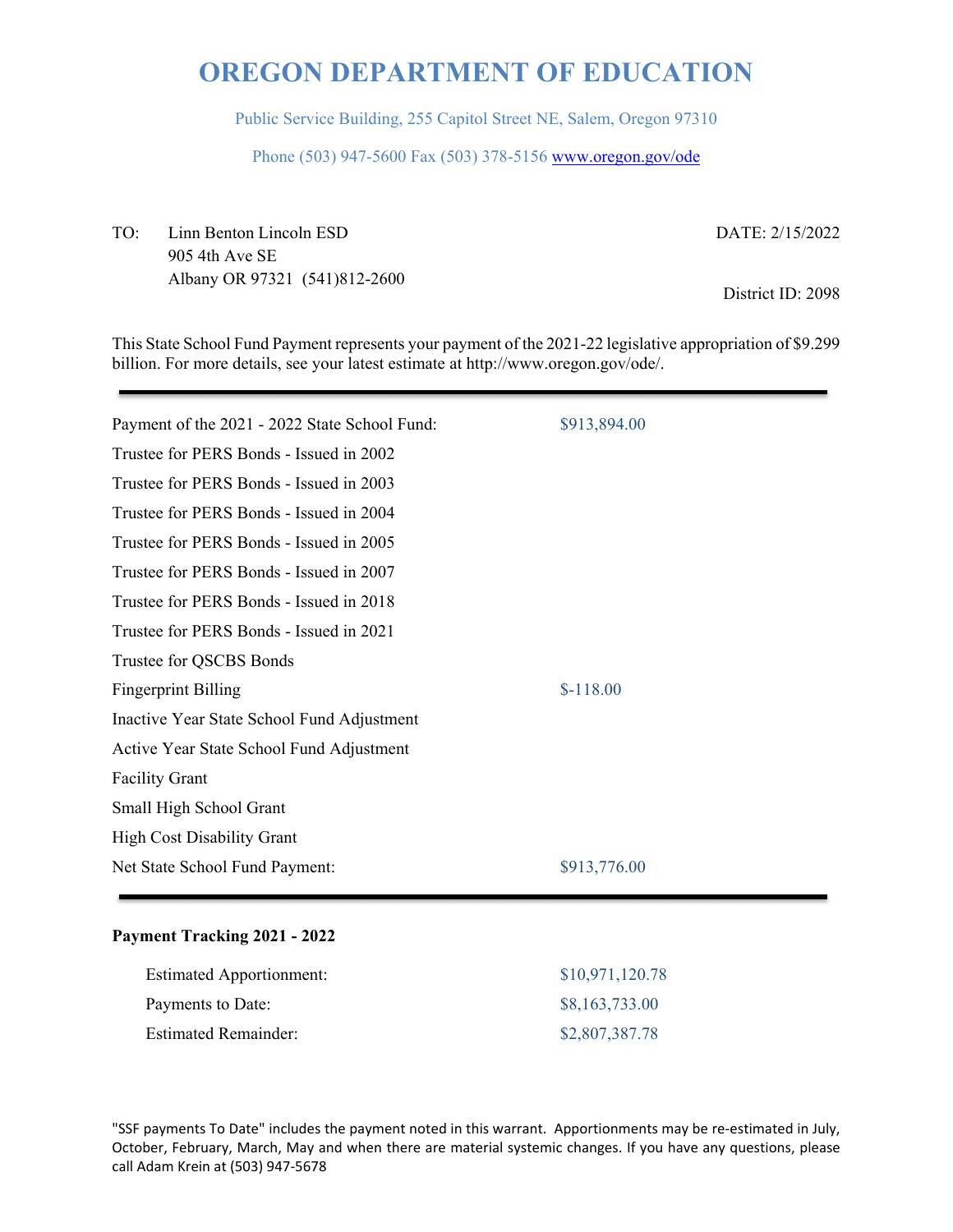Public Service Building, 255 Capitol Street NE, Salem, Oregon 97310

Phone (503) 947-5600 Fax (503) 378-5156 www.oregon.gov/ode

TO: Lane ESD DATE: 2/15/2022

1200 Hwy 99N Eugene OR 97402 (541)461-8200 District ID: 2064

This State School Fund Payment represents your payment of the 2021-22 legislative appropriation of \$9.299 billion. For more details, see your latest estimate at http://www.oregon.gov/ode/.

| Payment of the 2021 - 2022 State School Fund: | \$1,210,611.00 |
|-----------------------------------------------|----------------|
| Trustee for PERS Bonds - Issued in 2002       |                |
| Trustee for PERS Bonds - Issued in 2003       |                |
| Trustee for PERS Bonds - Issued in 2004       |                |
| Trustee for PERS Bonds - Issued in 2005       |                |
| Trustee for PERS Bonds - Issued in 2007       | $$-74,917.98$  |
| Trustee for PERS Bonds - Issued in 2018       |                |
| Trustee for PERS Bonds - Issued in 2021       |                |
| Trustee for QSCBS Bonds                       |                |
| <b>Fingerprint Billing</b>                    | $$-236.00$     |
| Inactive Year State School Fund Adjustment    |                |
| Active Year State School Fund Adjustment      |                |
| <b>Facility Grant</b>                         |                |
| Small High School Grant                       |                |
| <b>High Cost Disability Grant</b>             |                |
| Net State School Fund Payment:                | \$1,135,457.02 |
|                                               |                |

### **Payment Tracking 2021 - 2022**

| <b>Estimated Apportionment:</b> | \$14,533,141.11 |
|---------------------------------|-----------------|
| Payments to Date:               | \$10,934,006.00 |
| <b>Estimated Remainder:</b>     | \$3,599,135.11  |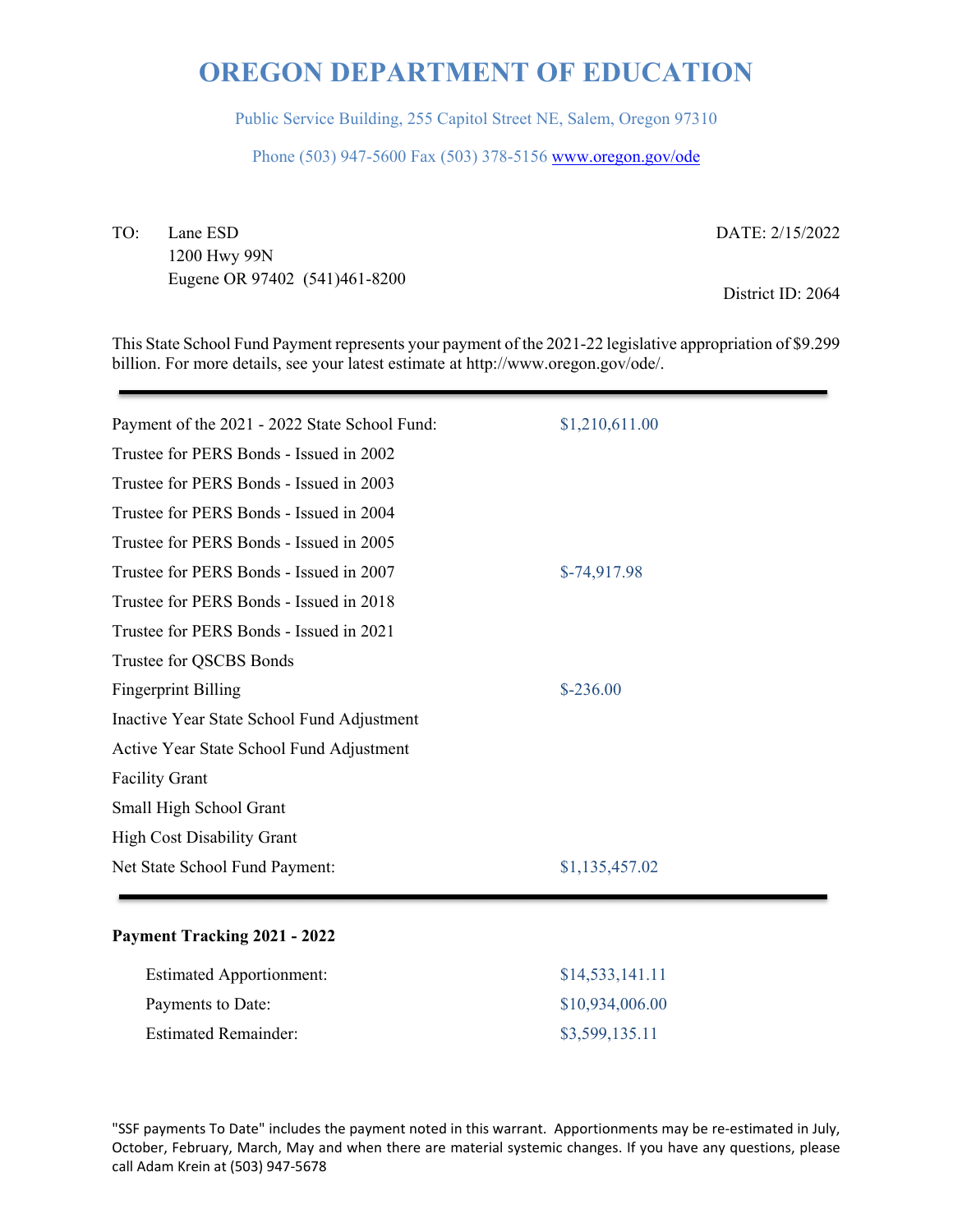Public Service Building, 255 Capitol Street NE, Salem, Oregon 97310

Phone (503) 947-5600 Fax (503) 378-5156 www.oregon.gov/ode

TO: Douglas ESD DATE: 2/15/2022 1871 NE Stephens St Roseburg OR 97470 (541)440-4777 District ID: 1980

This State School Fund Payment represents your payment of the 2021-22 legislative appropriation of \$9.299 billion. For more details, see your latest estimate at http://www.oregon.gov/ode/.

| Payment of the 2021 - 2022 State School Fund: | \$143,022.00  |
|-----------------------------------------------|---------------|
| Trustee for PERS Bonds - Issued in 2002       |               |
| Trustee for PERS Bonds - Issued in 2003       | $$-49,443.65$ |
| Trustee for PERS Bonds - Issued in 2004       |               |
| Trustee for PERS Bonds - Issued in 2005       |               |
| Trustee for PERS Bonds - Issued in 2007       |               |
| Trustee for PERS Bonds - Issued in 2018       |               |
| Trustee for PERS Bonds - Issued in 2021       |               |
| Trustee for QSCBS Bonds                       |               |
| <b>Fingerprint Billing</b>                    | $$-236.00$    |
| Inactive Year State School Fund Adjustment    |               |
| Active Year State School Fund Adjustment      |               |
| <b>Facility Grant</b>                         |               |
| Small High School Grant                       |               |
| <b>High Cost Disability Grant</b>             |               |
| Net State School Fund Payment:                | \$93,342.35   |
|                                               |               |

### **Payment Tracking 2021 - 2022**

| <b>Estimated Apportionment:</b> | \$1,716,951.40 |
|---------------------------------|----------------|
| Payments to Date:               | \$1,272,411.00 |
| <b>Estimated Remainder:</b>     | \$444,540.40   |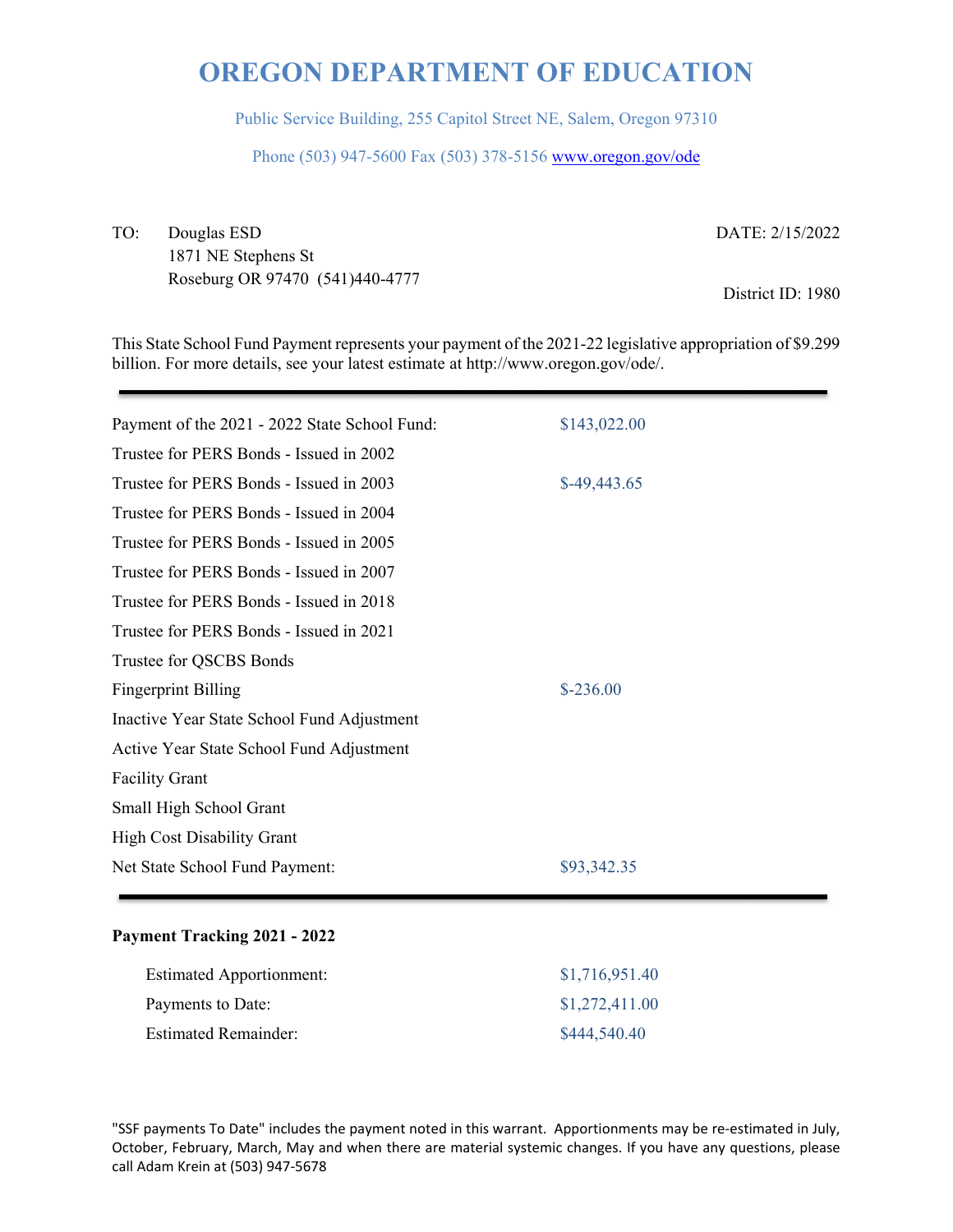Public Service Building, 255 Capitol Street NE, Salem, Oregon 97310

Phone (503) 947-5600 Fax (503) 378-5156 www.oregon.gov/ode

TO: South Coast ESD DATE: 2/15/2022 1350 Teakwood Ave Coos Bay OR 97420 (541)269-1611 District ID: 1949

This State School Fund Payment represents your payment of the 2021-22 legislative appropriation of \$9.299 billion. For more details, see your latest estimate at http://www.oregon.gov/ode/.

| Payment of the 2021 - 2022 State School Fund: | \$236,981.00 |
|-----------------------------------------------|--------------|
| Trustee for PERS Bonds - Issued in 2002       |              |
| Trustee for PERS Bonds - Issued in 2003       |              |
| Trustee for PERS Bonds - Issued in 2004       |              |
| Trustee for PERS Bonds - Issued in 2005       |              |
| Trustee for PERS Bonds - Issued in 2007       |              |
| Trustee for PERS Bonds - Issued in 2018       |              |
| Trustee for PERS Bonds - Issued in 2021       |              |
| Trustee for QSCBS Bonds                       |              |
| <b>Fingerprint Billing</b>                    | $$-177.00$   |
| Inactive Year State School Fund Adjustment    |              |
| Active Year State School Fund Adjustment      |              |
| <b>Facility Grant</b>                         |              |
| Small High School Grant                       |              |
| <b>High Cost Disability Grant</b>             |              |
| Net State School Fund Payment:                | \$236,804.00 |

### **Payment Tracking 2021 - 2022**

| <b>Estimated Apportionment:</b> | \$2,844,914.29 |
|---------------------------------|----------------|
| Payments to Date:               | \$2,079,470.00 |
| <b>Estimated Remainder:</b>     | \$765,444.29   |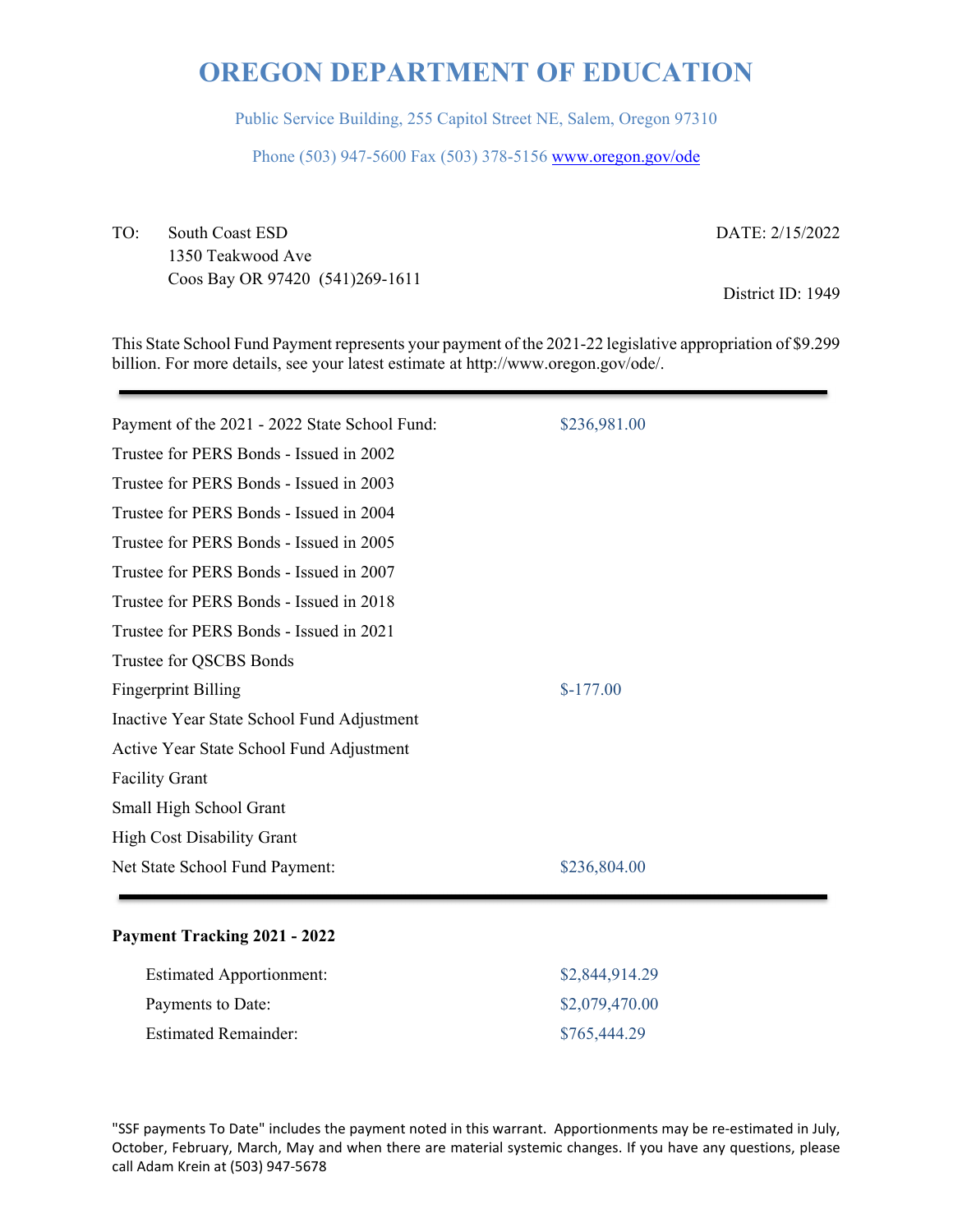Public Service Building, 255 Capitol Street NE, Salem, Oregon 97310

Phone (503) 947-5600 Fax (503) 378-5156 www.oregon.gov/ode

TO: Southern Oregon ESD DATE: 2/15/2022 101 N Grape St Medford OR 97501 (541)776-8590 District ID: 2025

This State School Fund Payment represents your payment of the 2021-22 legislative appropriation of \$9.299 billion. For more details, see your latest estimate at http://www.oregon.gov/ode/.

| Payment of the 2021 - 2022 State School Fund: | \$989,118.00 |
|-----------------------------------------------|--------------|
| Trustee for PERS Bonds - Issued in 2002       |              |
| Trustee for PERS Bonds - Issued in 2003       |              |
| Trustee for PERS Bonds - Issued in 2004       |              |
| Trustee for PERS Bonds - Issued in 2005       |              |
| Trustee for PERS Bonds - Issued in 2007       |              |
| Trustee for PERS Bonds - Issued in 2018       |              |
| Trustee for PERS Bonds - Issued in 2021       |              |
| Trustee for QSCBS Bonds                       |              |
| <b>Fingerprint Billing</b>                    | $$-59.00$    |
| Inactive Year State School Fund Adjustment    |              |
| Active Year State School Fund Adjustment      |              |
| <b>Facility Grant</b>                         |              |
| Small High School Grant                       |              |
| <b>High Cost Disability Grant</b>             |              |
| Net State School Fund Payment:                | \$989,059.00 |
|                                               |              |

### **Payment Tracking 2021 - 2022**

| <b>Estimated Apportionment:</b> | \$11,874,166.18 |
|---------------------------------|-----------------|
| Payments to Date:               | \$8,897,663.00  |
| <b>Estimated Remainder:</b>     | \$2,976,503.18  |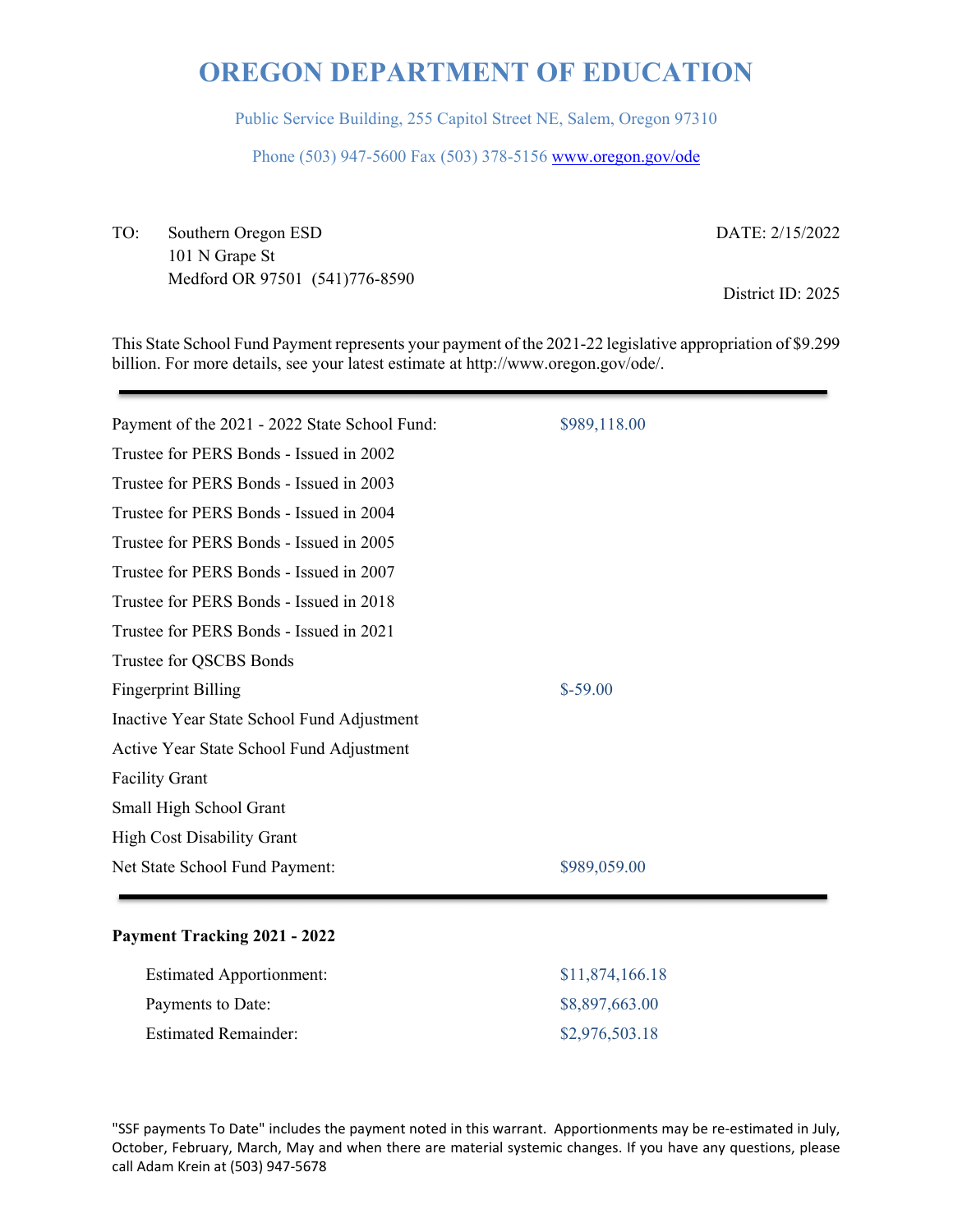Public Service Building, 255 Capitol Street NE, Salem, Oregon 97310

Phone (503) 947-5600 Fax (503) 378-5156 www.oregon.gov/ode

TO: Columbia Gorge ESD DATE: 2/15/2022 400 E Scenic Dr Ste 207 The Dalles OR 97058 (541)298-5155 District ID: 2223

This State School Fund Payment represents your payment of the 2021-22 legislative appropriation of \$9.299 billion. For more details, see your latest estimate at http://www.oregon.gov/ode/.

| Payment of the 2021 - 2022 State School Fund: | \$142,315.00 |
|-----------------------------------------------|--------------|
| Trustee for PERS Bonds - Issued in 2002       |              |
| Trustee for PERS Bonds - Issued in 2003       |              |
| Trustee for PERS Bonds - Issued in 2004       |              |
| Trustee for PERS Bonds - Issued in 2005       |              |
| Trustee for PERS Bonds - Issued in 2007       |              |
| Trustee for PERS Bonds - Issued in 2018       |              |
| Trustee for PERS Bonds - Issued in 2021       |              |
| Trustee for QSCBS Bonds                       |              |
| <b>Fingerprint Billing</b>                    | $$-118.00$   |
| Inactive Year State School Fund Adjustment    |              |
| Active Year State School Fund Adjustment      |              |
| <b>Facility Grant</b>                         |              |
| Small High School Grant                       |              |
| <b>High Cost Disability Grant</b>             |              |
| Net State School Fund Payment:                | \$142,197.00 |
|                                               |              |

#### **Payment Tracking 2021 - 2022**

| <b>Estimated Apportionment:</b> | \$1,708,467.88 |
|---------------------------------|----------------|
| Payments to Date:               | \$1,245,418.00 |
| <b>Estimated Remainder:</b>     | \$463,049.88   |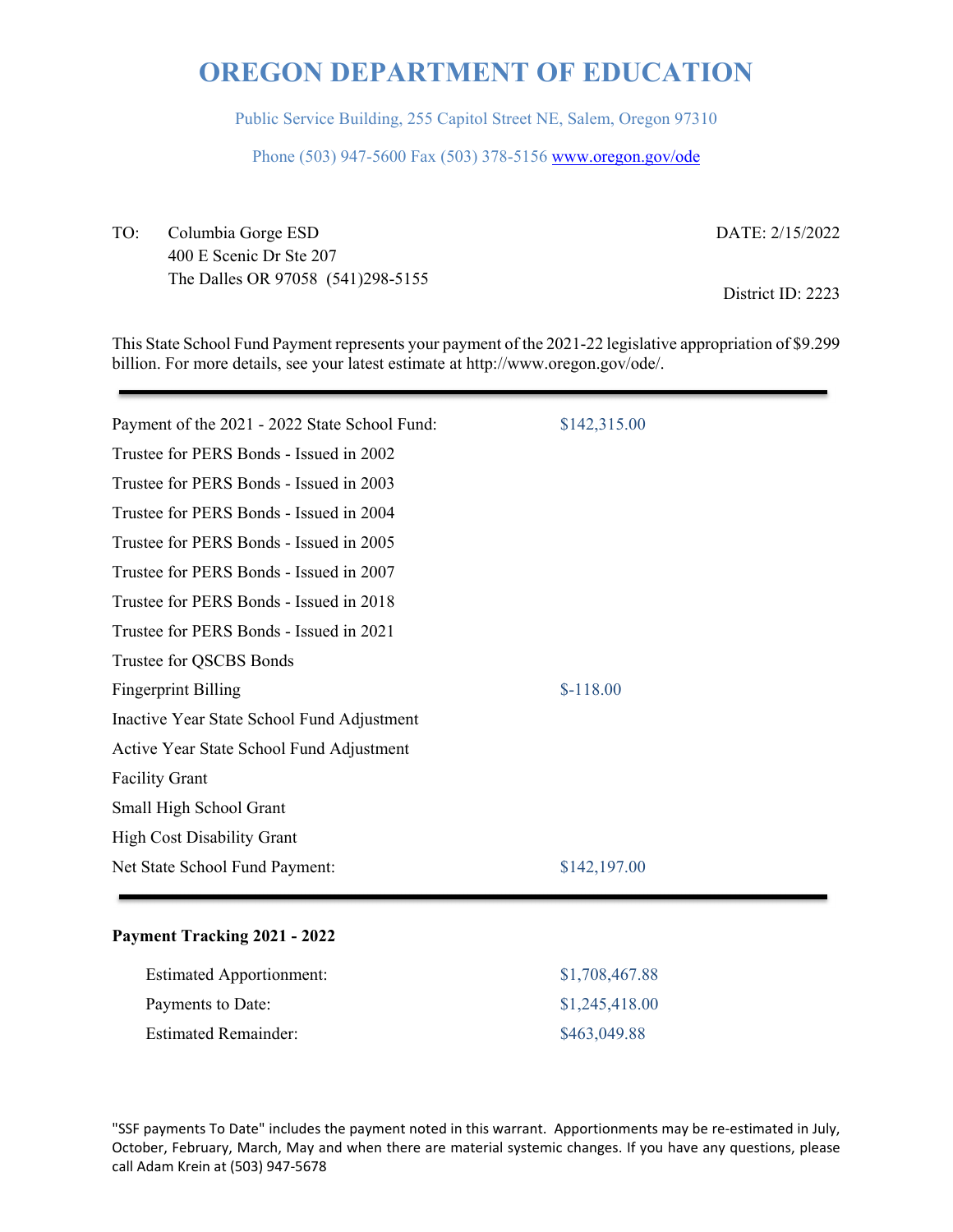Public Service Building, 255 Capitol Street NE, Salem, Oregon 97310

Phone (503) 947-5600 Fax (503) 378-5156 www.oregon.gov/ode

TO: High Desert ESD DATE: 2/15/2022 2804 SW Sixth St Redmond OR 97756 (541)693-5600<br>District ID: 1975

This State School Fund Payment represents your payment of the 2021-22 legislative appropriation of \$9.299 billion. For more details, see your latest estimate at http://www.oregon.gov/ode/.

| Payment of the 2021 - 2022 State School Fund: | \$915,754.00   |
|-----------------------------------------------|----------------|
| Trustee for PERS Bonds - Issued in 2002       |                |
| Trustee for PERS Bonds - Issued in 2003       | $$-112,461.62$ |
| Trustee for PERS Bonds - Issued in 2004       |                |
| Trustee for PERS Bonds - Issued in 2005       |                |
| Trustee for PERS Bonds - Issued in 2007       |                |
| Trustee for PERS Bonds - Issued in 2018       |                |
| Trustee for PERS Bonds - Issued in 2021       |                |
| Trustee for QSCBS Bonds                       |                |
| <b>Fingerprint Billing</b>                    | $$-413.00$     |
| Inactive Year State School Fund Adjustment    |                |
| Active Year State School Fund Adjustment      |                |
| <b>Facility Grant</b>                         |                |
| Small High School Grant                       |                |
| <b>High Cost Disability Grant</b>             |                |
| Net State School Fund Payment:                | \$802,879.38   |
|                                               |                |

### **Payment Tracking 2021 - 2022**

| <b>Estimated Apportionment:</b> | \$10,993,444.10 |
|---------------------------------|-----------------|
| Payments to Date:               | \$8,357,192.00  |
| <b>Estimated Remainder:</b>     | \$2,636,252.10  |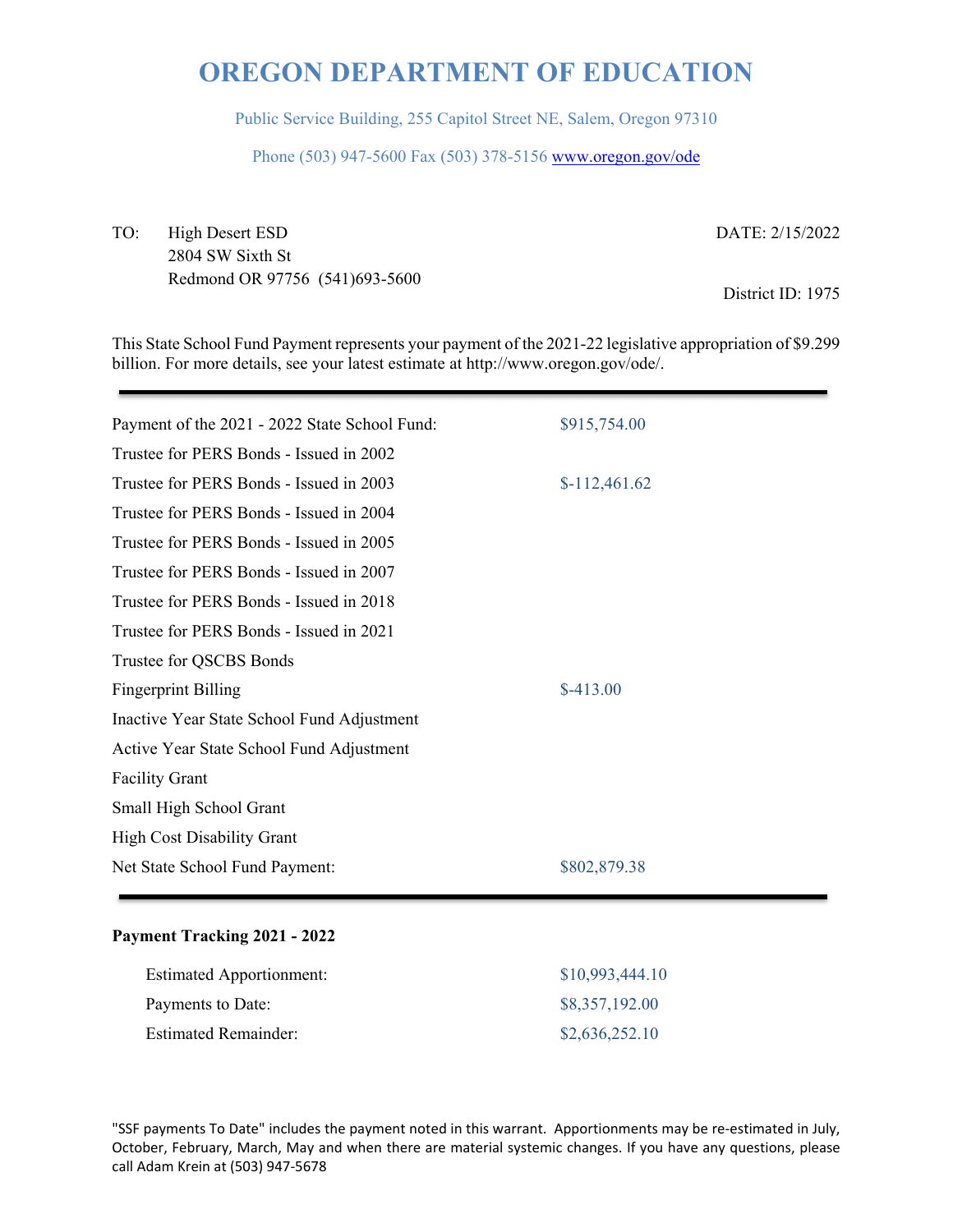Public Service Building, 255 Capitol Street NE, Salem, Oregon 97310

Phone (503) 947-5600 Fax (503) 378-5156 www.oregon.gov/ode

TO: Lake ESD DATE: 2/15/2022 357 N L St Lakeview OR 97630 (541)947-3371 District ID: 2058

This State School Fund Payment represents your payment of the 2021-22 legislative appropriation of \$9.299 billion. For more details, see your latest estimate at http://www.oregon.gov/ode/.

| Payment of the 2021 - 2022 State School Fund: | \$61,461.00 |
|-----------------------------------------------|-------------|
| Trustee for PERS Bonds - Issued in 2002       |             |
| Trustee for PERS Bonds - Issued in 2003       |             |
| Trustee for PERS Bonds - Issued in 2004       |             |
| Trustee for PERS Bonds - Issued in 2005       |             |
| Trustee for PERS Bonds - Issued in 2007       |             |
| Trustee for PERS Bonds - Issued in 2018       |             |
| Trustee for PERS Bonds - Issued in 2021       |             |
| Trustee for QSCBS Bonds                       |             |
| <b>Fingerprint Billing</b>                    |             |
| Inactive Year State School Fund Adjustment    |             |
| Active Year State School Fund Adjustment      |             |
| <b>Facility Grant</b>                         |             |
| Small High School Grant                       |             |
| <b>High Cost Disability Grant</b>             |             |
| Net State School Fund Payment:                | \$61,461.00 |
|                                               |             |

### **Payment Tracking 2021 - 2022**

| <b>Estimated Apportionment:</b> | \$737,827.00 |
|---------------------------------|--------------|
| Payments to Date:               | \$553,223.00 |
| <b>Estimated Remainder:</b>     | \$184,604.00 |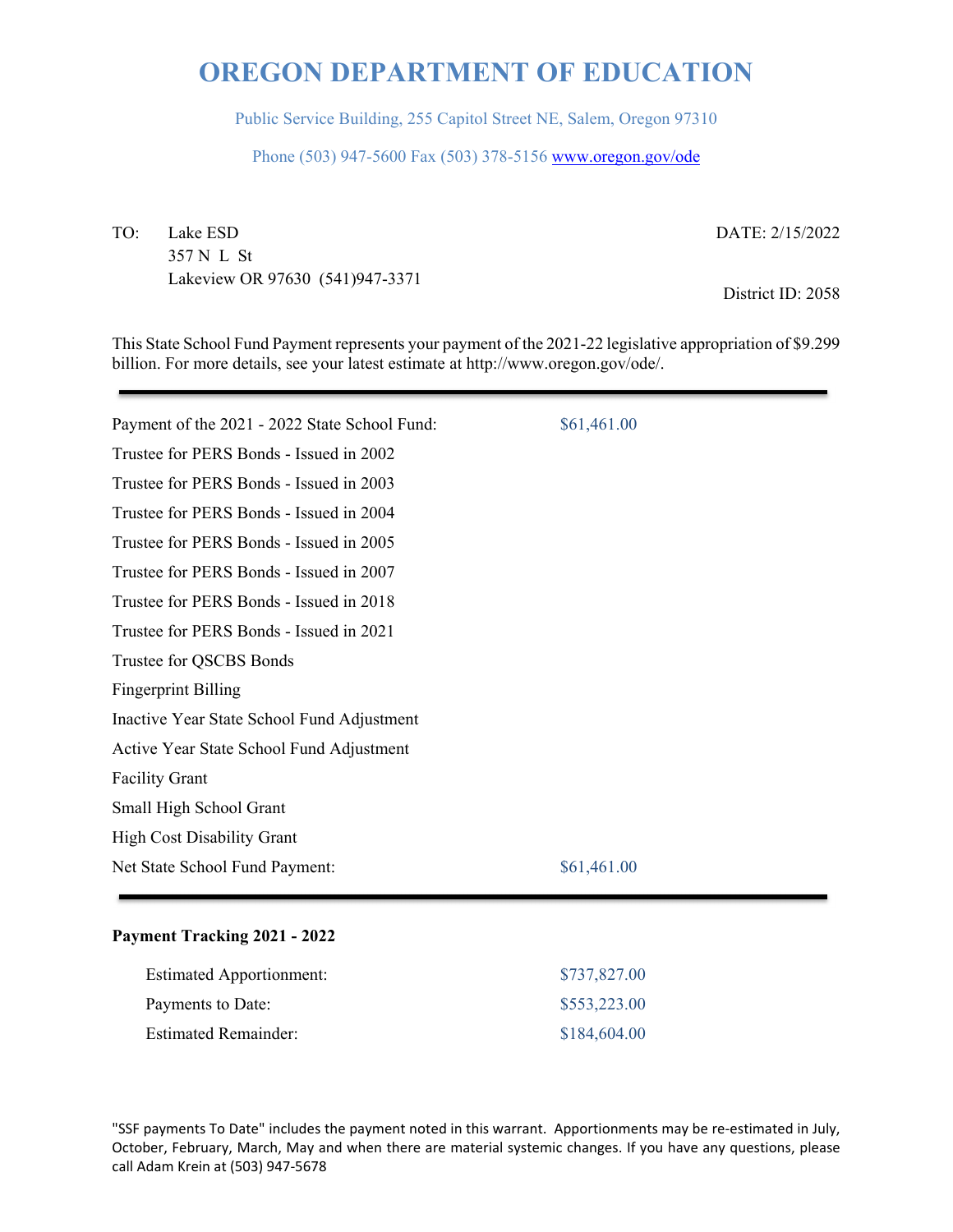Public Service Building, 255 Capitol Street NE, Salem, Oregon 97310

Phone (503) 947-5600 Fax (503) 378-5156 www.oregon.gov/ode

TO: InterMountain ESD DATE: 2/15/2022 2001 SW Nye Ave Pendleton OR 97801 (541)276-6616 District ID: 2200

This State School Fund Payment represents your payment of the 2021-22 legislative appropriation of \$9.299 billion. For more details, see your latest estimate at http://www.oregon.gov/ode/.

| Payment of the 2021 - 2022 State School Fund: | \$438,023.00  |  |
|-----------------------------------------------|---------------|--|
| Trustee for PERS Bonds - Issued in 2002       |               |  |
| Trustee for PERS Bonds - Issued in 2003       |               |  |
| Trustee for PERS Bonds - Issued in 2004       | $$-92,284.45$ |  |
| Trustee for PERS Bonds - Issued in 2005       |               |  |
| Trustee for PERS Bonds - Issued in 2007       |               |  |
| Trustee for PERS Bonds - Issued in 2018       |               |  |
| Trustee for PERS Bonds - Issued in 2021       | $$-73,813.80$ |  |
| Trustee for QSCBS Bonds                       |               |  |
| <b>Fingerprint Billing</b>                    | $$-354.00$    |  |
| Inactive Year State School Fund Adjustment    |               |  |
| Active Year State School Fund Adjustment      |               |  |
| <b>Facility Grant</b>                         |               |  |
| Small High School Grant                       |               |  |
| <b>High Cost Disability Grant</b>             |               |  |
| Net State School Fund Payment:                | \$271,570.75  |  |
|                                               |               |  |

### **Payment Tracking 2021 - 2022**

| <b>Estimated Apportionment:</b> | \$5,258,384.64 |
|---------------------------------|----------------|
| Payments to Date:               | \$3,852,765.00 |
| <b>Estimated Remainder:</b>     | \$1,405,619.64 |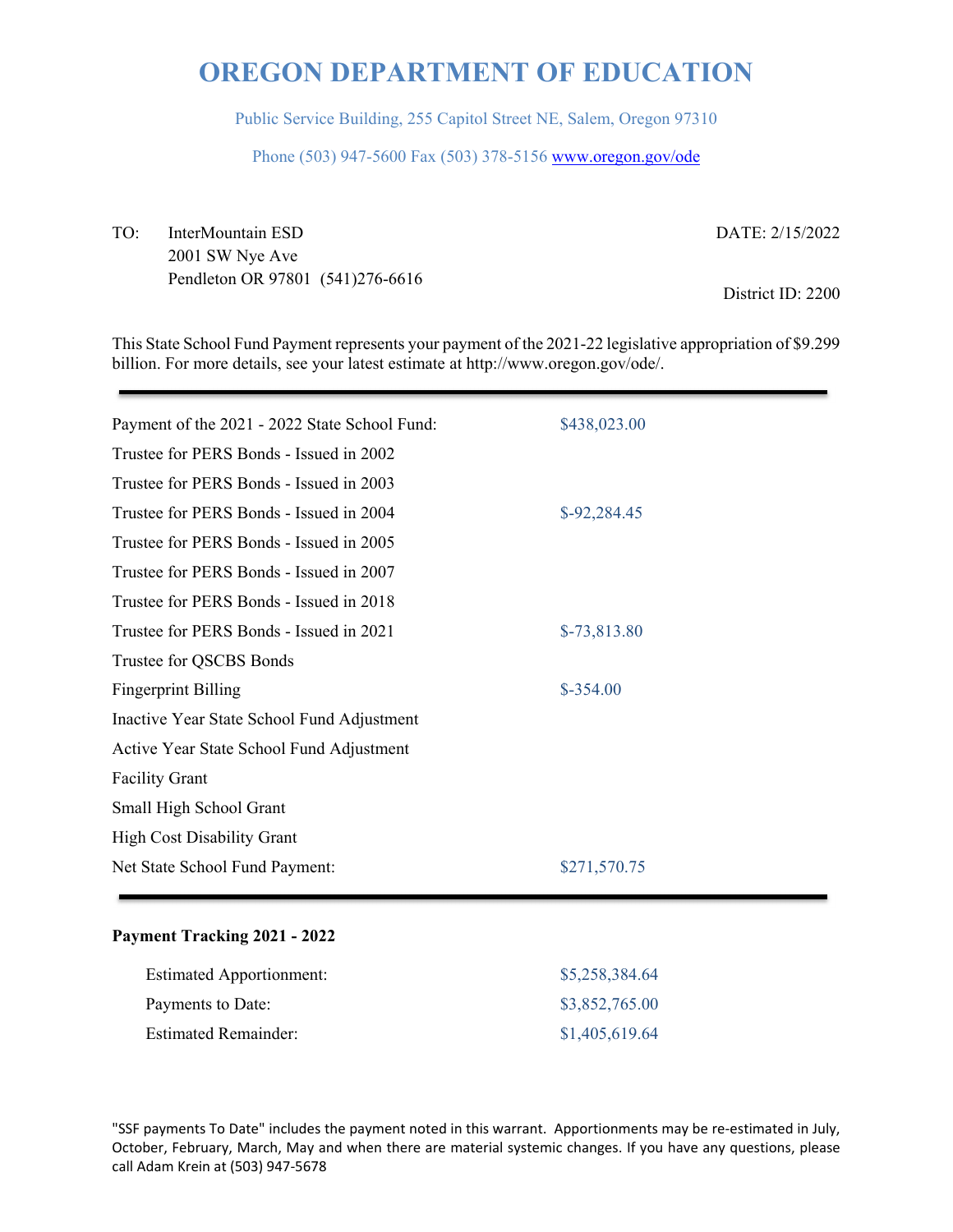Public Service Building, 255 Capitol Street NE, Salem, Oregon 97310

Phone (503) 947-5600 Fax (503) 378-5156 www.oregon.gov/ode

TO: Malheur ESD Region 14 DATE: 2/15/2022 c/o Malheur ESD363 A St W Vale OR 97918 (541)473-3138 District ID: 2106

This State School Fund Payment represents your payment of the 2021-22 legislative appropriation of \$9.299 billion. For more details, see your latest estimate at http://www.oregon.gov/ode/.

| Payment of the 2021 - 2022 State School Fund: | \$199,697.00 |
|-----------------------------------------------|--------------|
| Trustee for PERS Bonds - Issued in 2002       |              |
| Trustee for PERS Bonds - Issued in 2003       |              |
| Trustee for PERS Bonds - Issued in 2004       |              |
| Trustee for PERS Bonds - Issued in 2005       |              |
| Trustee for PERS Bonds - Issued in 2007       |              |
| Trustee for PERS Bonds - Issued in 2018       |              |
| Trustee for PERS Bonds - Issued in 2021       |              |
| Trustee for QSCBS Bonds                       |              |
| <b>Fingerprint Billing</b>                    |              |
| Inactive Year State School Fund Adjustment    |              |
| Active Year State School Fund Adjustment      |              |
| <b>Facility Grant</b>                         |              |
| Small High School Grant                       |              |
| <b>High Cost Disability Grant</b>             |              |
| Net State School Fund Payment:                | \$199,697.00 |
|                                               |              |

### **Payment Tracking 2021 - 2022**

| <b>Estimated Apportionment:</b> | \$2,397,327.64 |
|---------------------------------|----------------|
| Payments to Date:               | \$1,765,050.00 |
| <b>Estimated Remainder:</b>     | \$632,277.64   |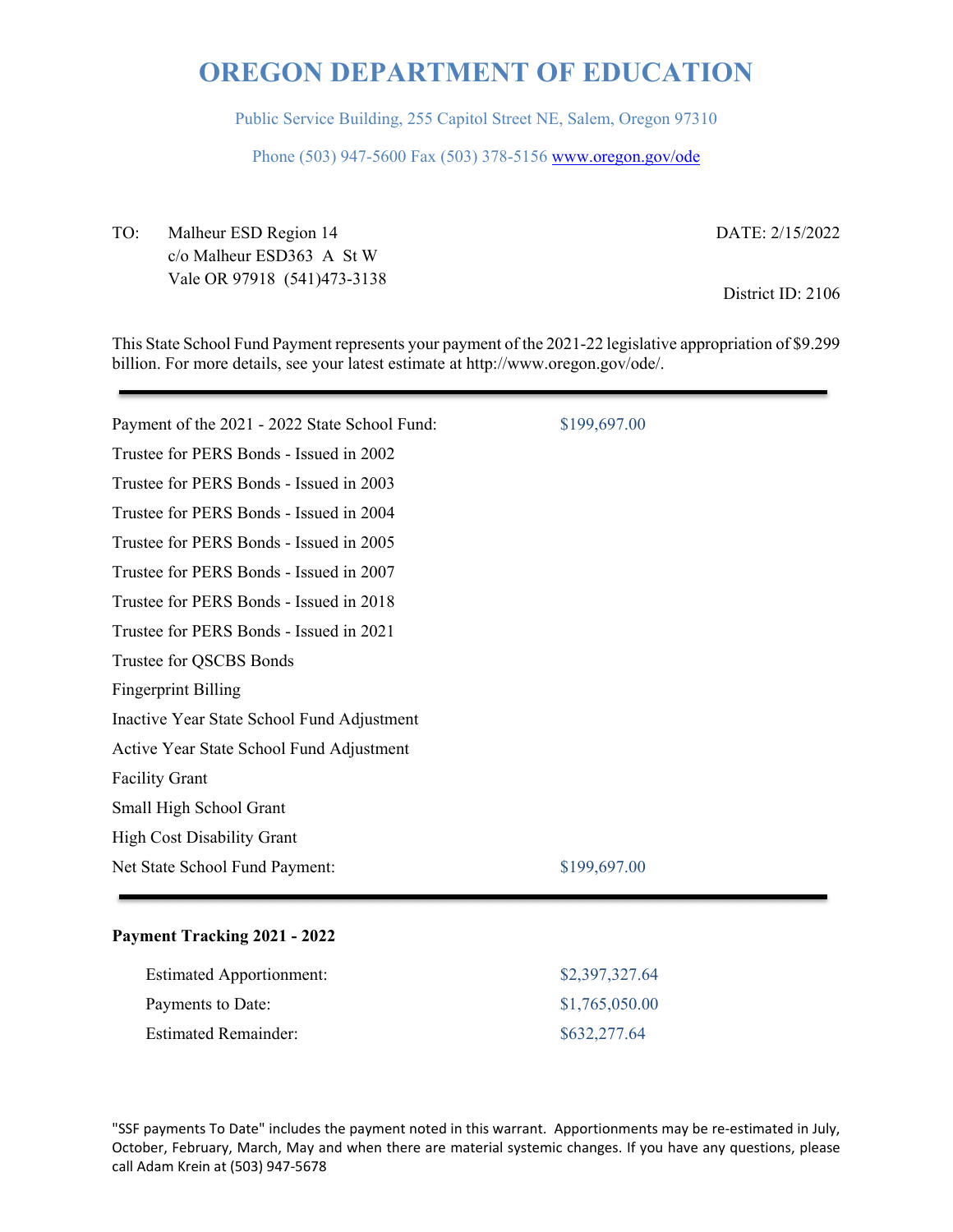Public Service Building, 255 Capitol Street NE, Salem, Oregon 97310

Phone (503) 947-5600 Fax (503) 378-5156 www.oregon.gov/ode

TO: Clackamas ESD DATE: 2/15/2022 13455 SE 97th Ave Clackamas OR 97015 (503)675-4000 District ID: 1902

This State School Fund Payment represents your payment of the 2021-22 legislative appropriation of \$9.299 billion. For more details, see your latest estimate at http://www.oregon.gov/ode/.

| Payment of the 2021 - 2022 State School Fund: | \$868,434.00   |
|-----------------------------------------------|----------------|
| Trustee for PERS Bonds - Issued in 2002       |                |
| Trustee for PERS Bonds - Issued in 2003       |                |
| Trustee for PERS Bonds - Issued in 2004       |                |
| Trustee for PERS Bonds - Issued in 2005       | $$-163,041.61$ |
| Trustee for PERS Bonds - Issued in 2007       |                |
| Trustee for PERS Bonds - Issued in 2018       |                |
| Trustee for PERS Bonds - Issued in 2021       |                |
| Trustee for QSCBS Bonds                       |                |
| <b>Fingerprint Billing</b>                    | $$-590.00$     |
| Inactive Year State School Fund Adjustment    |                |
| Active Year State School Fund Adjustment      |                |
| <b>Facility Grant</b>                         |                |
| Small High School Grant                       |                |
| <b>High Cost Disability Grant</b>             |                |
| Net State School Fund Payment:                | \$704,802.39   |
|                                               |                |

### **Payment Tracking 2021 - 2022**

| <b>Estimated Apportionment:</b> | \$10,425,379.81 |
|---------------------------------|-----------------|
| Payments to Date:               | \$7,943,179.00  |
| <b>Estimated Remainder:</b>     | \$2,482,200.81  |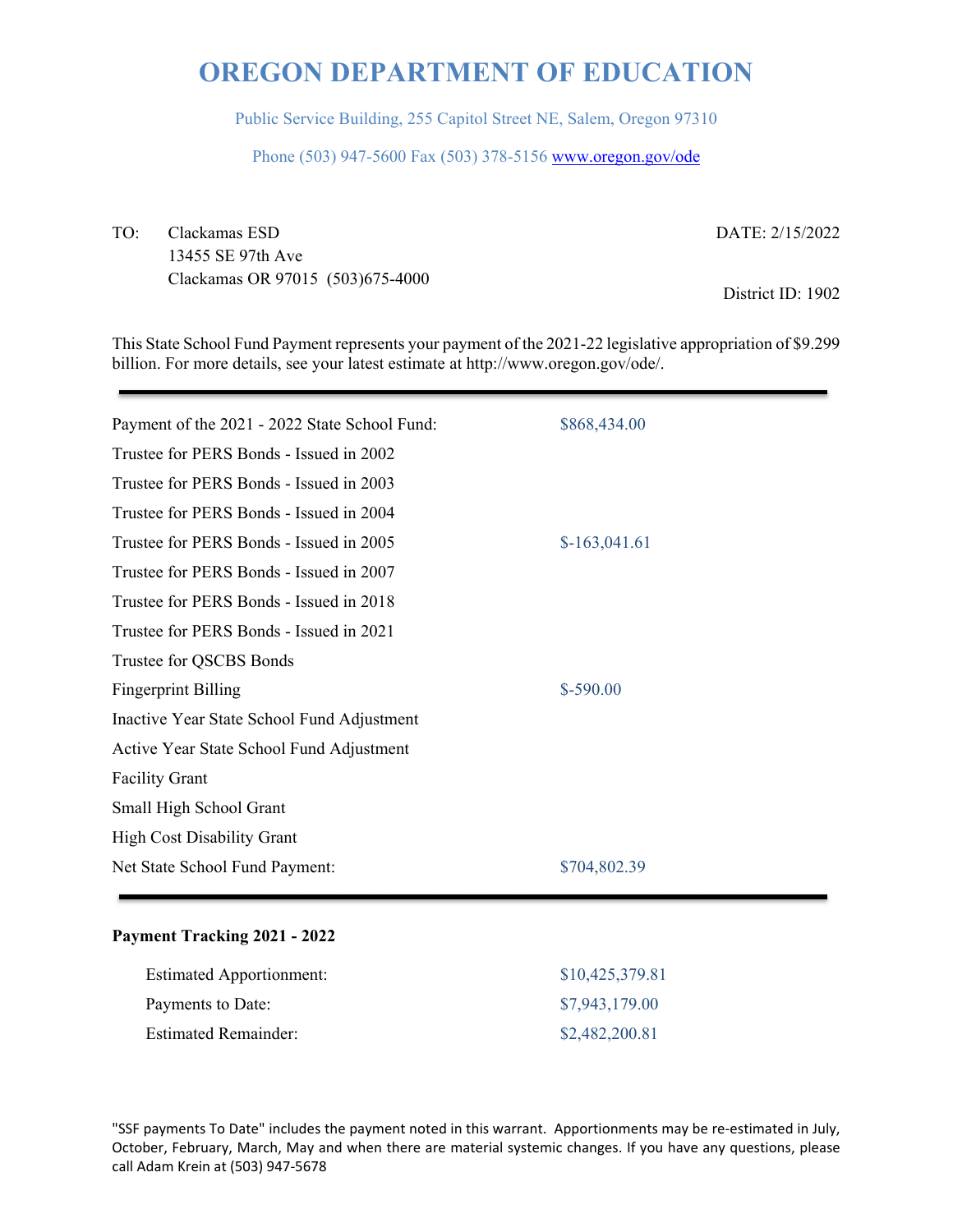Public Service Building, 255 Capitol Street NE, Salem, Oregon 97310

Phone (503) 947-5600 Fax (503) 378-5156 www.oregon.gov/ode

TO: Harney ESD Region XVII DATE: 2/15/2022 PO Box 460 Burns OR 97720 (541)573-2426 District ID: 2013

This State School Fund Payment represents your payment of the 2021-22 legislative appropriation of \$9.299 billion. For more details, see your latest estimate at http://www.oregon.gov/ode/.

| Payment of the 2021 - 2022 State School Fund: | \$.00 |
|-----------------------------------------------|-------|
| Trustee for PERS Bonds - Issued in 2002       |       |
| Trustee for PERS Bonds - Issued in 2003       |       |
| Trustee for PERS Bonds - Issued in 2004       |       |
| Trustee for PERS Bonds - Issued in 2005       |       |
| Trustee for PERS Bonds - Issued in 2007       |       |
| Trustee for PERS Bonds - Issued in 2018       |       |
| Trustee for PERS Bonds - Issued in 2021       |       |
| Trustee for QSCBS Bonds                       |       |
| <b>Fingerprint Billing</b>                    |       |
| Inactive Year State School Fund Adjustment    |       |
| Active Year State School Fund Adjustment      |       |
| <b>Facility Grant</b>                         |       |
| Small High School Grant                       |       |
| <b>High Cost Disability Grant</b>             |       |
| Net State School Fund Payment:                | \$.00 |
|                                               |       |

### **Payment Tracking 2021 - 2022**

| <b>Estimated Apportionment:</b> | \$940,327.00 |
|---------------------------------|--------------|
| Payments to Date:               | \$548,398.00 |
| <b>Estimated Remainder:</b>     | \$391,929.00 |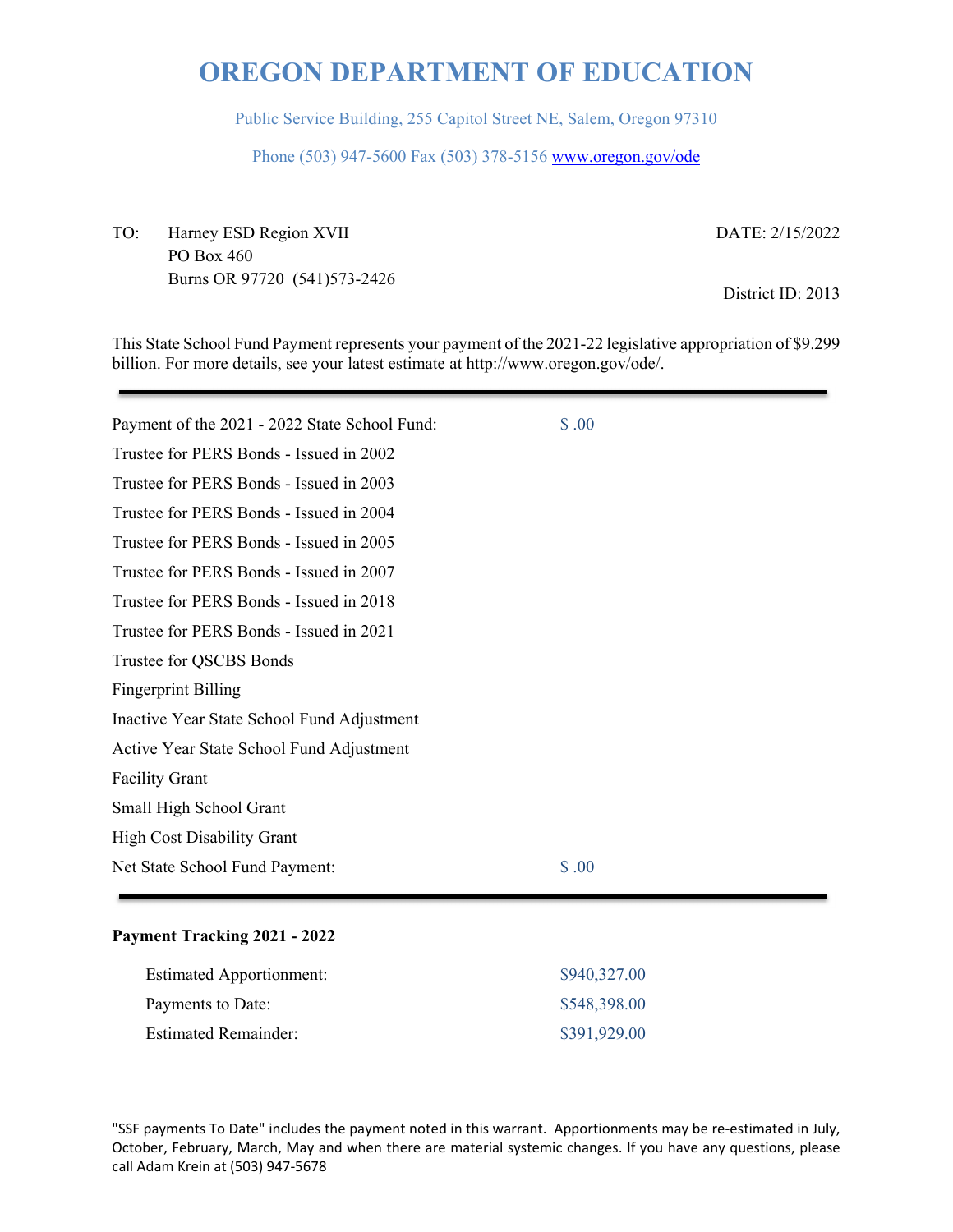Public Service Building, 255 Capitol Street NE, Salem, Oregon 97310

Phone (503) 947-5600 Fax (503) 378-5156 www.oregon.gov/ode

TO: Region 18 ESD DATE: 2/15/2022 107 SW First St Ste 105 Enterprise OR 97828 (541)426-7600 District ID: 2218

This State School Fund Payment represents your payment of the 2021-22 legislative appropriation of \$9.299 billion. For more details, see your latest estimate at http://www.oregon.gov/ode/.

| Payment of the 2021 - 2022 State School Fund: | \$.00 |
|-----------------------------------------------|-------|
| Trustee for PERS Bonds - Issued in 2002       |       |
| Trustee for PERS Bonds - Issued in 2003       |       |
| Trustee for PERS Bonds - Issued in 2004       |       |
| Trustee for PERS Bonds - Issued in 2005       |       |
| Trustee for PERS Bonds - Issued in 2007       |       |
| Trustee for PERS Bonds - Issued in 2018       |       |
| Trustee for PERS Bonds - Issued in 2021       |       |
| Trustee for QSCBS Bonds                       |       |
| <b>Fingerprint Billing</b>                    |       |
| Inactive Year State School Fund Adjustment    |       |
| Active Year State School Fund Adjustment      |       |
| <b>Facility Grant</b>                         |       |
| Small High School Grant                       |       |
| <b>High Cost Disability Grant</b>             |       |
| Net State School Fund Payment:                | \$.00 |

### **Payment Tracking 2021 - 2022**

| <b>Estimated Apportionment:</b> | \$ .00            |
|---------------------------------|-------------------|
| Payments to Date:               | $\Omega$ $\Omega$ |
| <b>Estimated Remainder:</b>     | $\Omega$ $\Omega$ |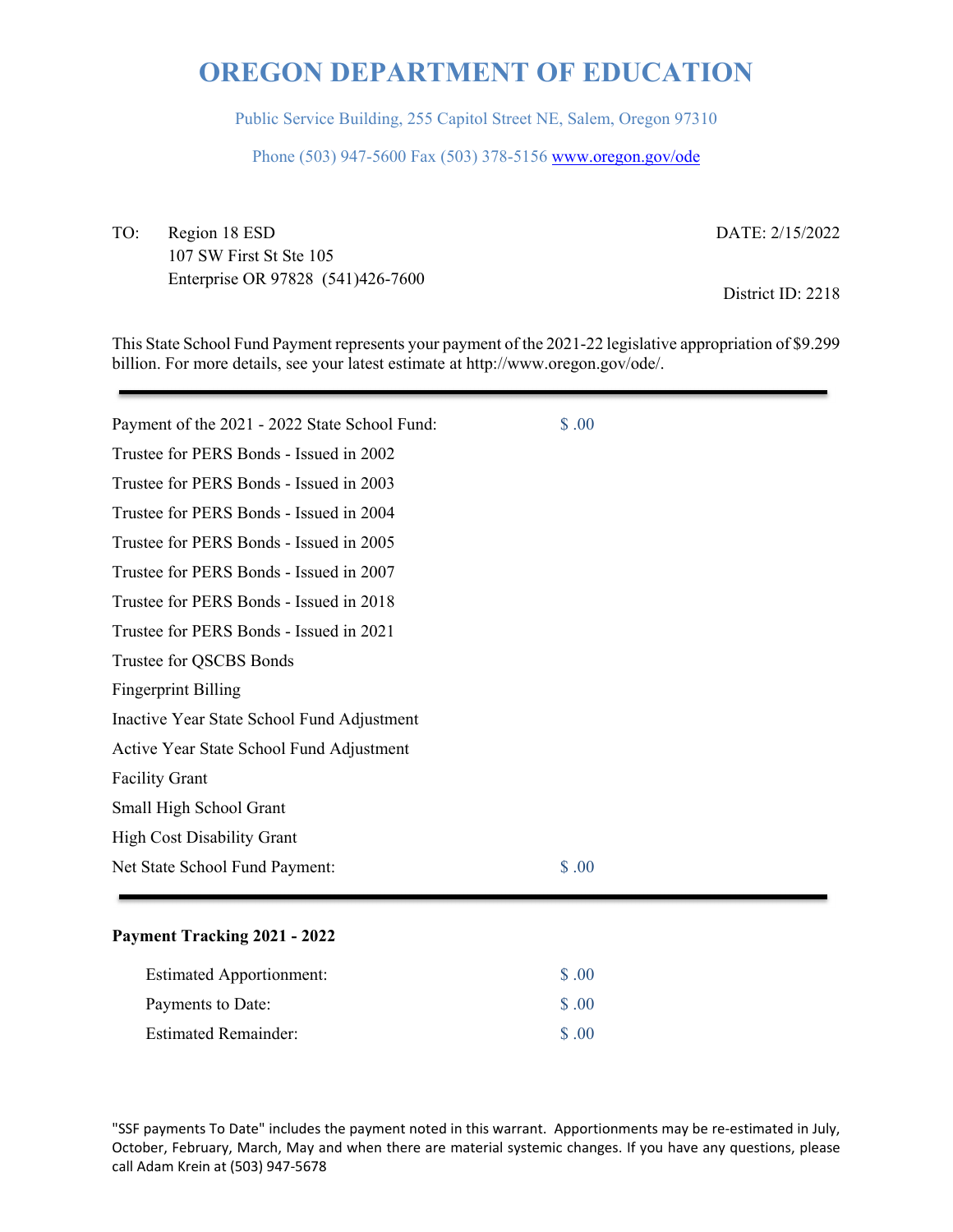Public Service Building, 255 Capitol Street NE, Salem, Oregon 97310

Phone (503) 947-5600 Fax (503) 378-5156 www.oregon.gov/ode

TO: North Central ESD DATE: 2/15/2022 PO Box 637 Condon OR 97823 (800)450-2732 District ID: 2004

This State School Fund Payment represents your payment of the 2021-22 legislative appropriation of \$9.299 billion. For more details, see your latest estimate at http://www.oregon.gov/ode/.

| Payment of the 2021 - 2022 State School Fund: | \$.00 |
|-----------------------------------------------|-------|
| Trustee for PERS Bonds - Issued in 2002       |       |
| Trustee for PERS Bonds - Issued in 2003       |       |
| Trustee for PERS Bonds - Issued in 2004       |       |
| Trustee for PERS Bonds - Issued in 2005       |       |
| Trustee for PERS Bonds - Issued in 2007       |       |
| Trustee for PERS Bonds - Issued in 2018       |       |
| Trustee for PERS Bonds - Issued in 2021       |       |
| Trustee for QSCBS Bonds                       |       |
| <b>Fingerprint Billing</b>                    |       |
| Inactive Year State School Fund Adjustment    |       |
| Active Year State School Fund Adjustment      |       |
| <b>Facility Grant</b>                         |       |
| Small High School Grant                       |       |
| <b>High Cost Disability Grant</b>             |       |
| Net State School Fund Payment:                | \$.00 |

### **Payment Tracking 2021 - 2022**

| <b>Estimated Apportionment:</b> | \$ .00            |
|---------------------------------|-------------------|
| Payments to Date:               | $\text{S}$ .00    |
| <b>Estimated Remainder:</b>     | $\Omega$ $\Omega$ |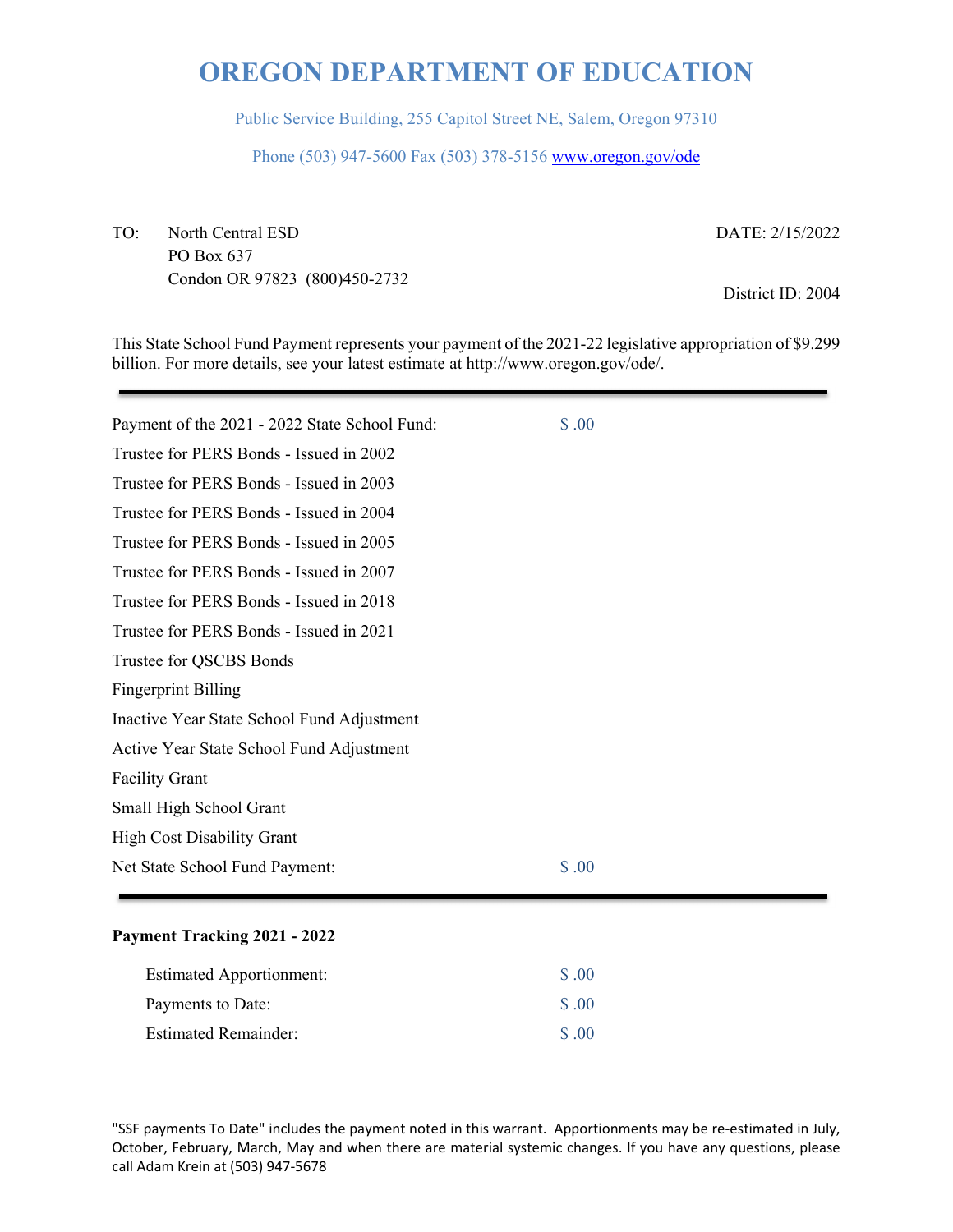Public Service Building, 255 Capitol Street NE, Salem, Oregon 97310

Phone (503) 947-5600 Fax (503) 378-5156 www.oregon.gov/ode

TO: Grant ESD DATE: 2/15/2022 835-A S Canyon Blvd John Day OR 97845 (541)575-1349 District ID: 2007

This State School Fund Payment represents your payment of the 2021-22 legislative appropriation of \$9.299 billion. For more details, see your latest estimate at http://www.oregon.gov/ode/.

| Payment of the 2021 - 2022 State School Fund: | \$.00 |
|-----------------------------------------------|-------|
| Trustee for PERS Bonds - Issued in 2002       |       |
| Trustee for PERS Bonds - Issued in 2003       |       |
| Trustee for PERS Bonds - Issued in 2004       |       |
| Trustee for PERS Bonds - Issued in 2005       |       |
| Trustee for PERS Bonds - Issued in 2007       |       |
| Trustee for PERS Bonds - Issued in 2018       |       |
| Trustee for PERS Bonds - Issued in 2021       |       |
| Trustee for QSCBS Bonds                       |       |
| <b>Fingerprint Billing</b>                    |       |
| Inactive Year State School Fund Adjustment    |       |
| Active Year State School Fund Adjustment      |       |
| <b>Facility Grant</b>                         |       |
| Small High School Grant                       |       |
| <b>High Cost Disability Grant</b>             |       |
| Net State School Fund Payment:                | \$.00 |

#### **Payment Tracking 2021 - 2022**

| <b>Estimated Apportionment:</b> | $\text{S}$ .00    |
|---------------------------------|-------------------|
| Payments to Date:               | $\Omega$ $\Omega$ |
| <b>Estimated Remainder:</b>     | $\Omega$ $\Omega$ |